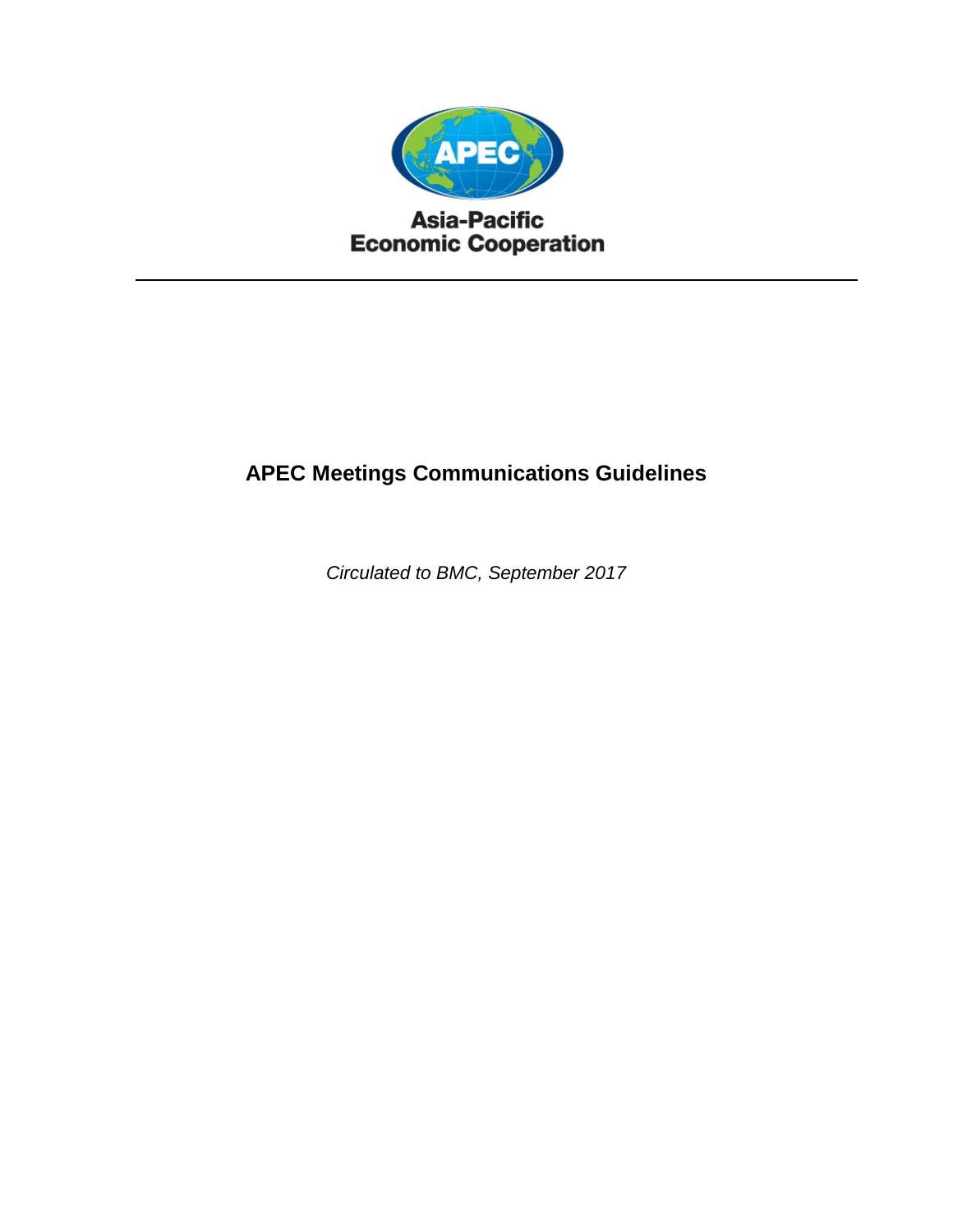#### **Annex**

#### **Executive Summary**

The objective of this set of guidelines is to brief APEC host communicators about the responsibilities, expectations and requirements that come with hosting APEC meetings. It also outlines recommendations and best practices that should be adopted by APEC meeting hosts to help ensure that communications are managed in a manner consistent with APEC practice. The document covers:

- Online Communications
- Media Management
- AssociatedEventGuidelines
- ConfidentialityofContent

In parallel with these guidelines, the APEC Secretariat continuesto document best practices, technical process and procedural issuesimplemented by past and future hosts during their respective host years.

This document is not meant to be overly prescriptive; it aimsto provide APEC meeting hosts guidance and suggestions on how hosting communications requirements might be met.

The APEC Secretariat can be contacted for further guidance, clarification and consultation.

The APEC Meetings Communications Guidelines were originally approved by Senior Officials in 2014. The revision addresses APEC host-branded Facebook and Twitter Pages. These are now reflected in the APEC Social Media Guidelines. The revision also provides suggestions for host economy websites.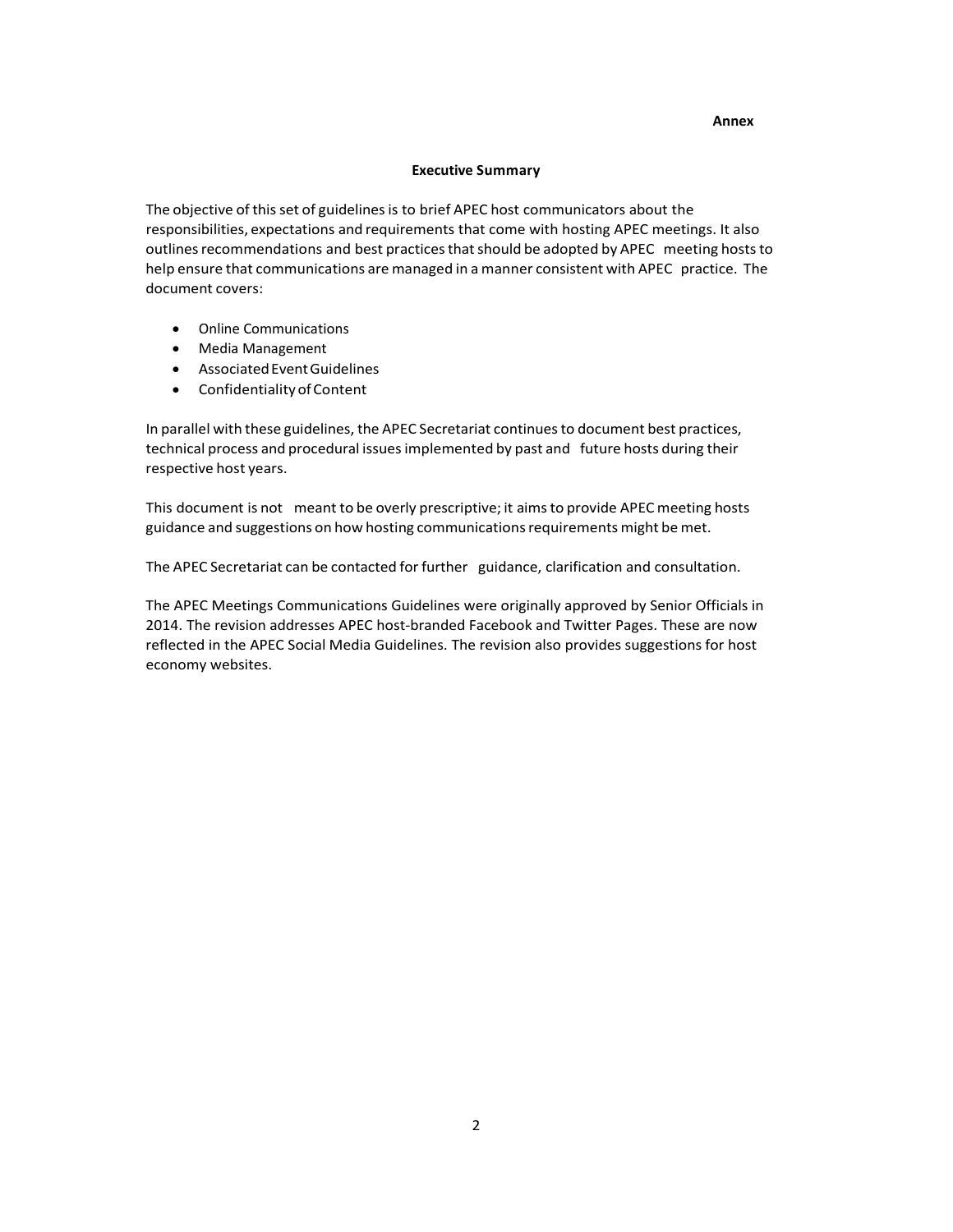## **Table of Contents**

| 1.                    | <b>INTRODUCTION</b>                                               | 4  |  |
|-----------------------|-------------------------------------------------------------------|----|--|
|                       | 2. ONLINE COMMUNICATIONS                                          | 5  |  |
|                       | 2.1 Host Economy Website                                          | 5  |  |
|                       | 2.2 Host Economy Website as Part of apec.org                      | 5  |  |
|                       | 2.3 Host Economy Website Duration                                 | 5  |  |
|                       | 2.4 General Guidelines                                            | 5  |  |
|                       | 2.5 Functional Guidelines                                         | 6  |  |
|                       | 2.6 Large File Downloads/Distribution                             | 6  |  |
|                       | 2.7 Website Layout                                                | 6  |  |
|                       | 2.8 Website Look and Feel                                         | 6  |  |
|                       | 2.9 Accreditation                                                 | 7  |  |
| 3.                    | <b>SOCIALMEDIA</b>                                                | 7  |  |
|                       | 3.1 Follow Correct APEC Nomenclature                              | 7  |  |
|                       | 3.2 Post Carefully and Self-Edit                                  | 7  |  |
|                       | 3.3 Twitter #hashtag for Host Year                                | 8  |  |
|                       |                                                                   |    |  |
| 4.                    | <b>MEDIA MANAGEMENT</b>                                           | 8  |  |
|                       | 4.1 Accreditation                                                 | 8  |  |
|                       | 4.2 Ministerial meetings                                          | 8  |  |
|                       | 4.3 APEC Economic Leaders' Week                                   | 8  |  |
|                       | 5. NEWS CONFERENCES                                               | 9  |  |
|                       | 5.1 Ministerial meetings                                          | 9  |  |
|                       | Seating<br>$\bullet$                                              | 10 |  |
|                       | Flow<br>$\bullet$                                                 | 10 |  |
|                       | 5.2 APEC Economic Leaders' Week                                   | 11 |  |
|                       | 5.3 Ad Hoc News Conferences and Briefings                         | 11 |  |
|                       | 5.4 APEC Ministerial Meeting Joint News Conference                | 11 |  |
|                       | Seating<br>٠                                                      | 12 |  |
|                       | Flow<br>$\bullet$                                                 | 12 |  |
|                       | 5.5 APEC Economic Leaders' Meeting News Conference                | 12 |  |
|                       | 5.6 Delivery of Joint Statement by APEC Economic Leaders          | 13 |  |
|                       | 5.7 Interpretation Services                                       | 13 |  |
|                       | 5.8 Review and Clearance of Media and Communications Deliverables | 13 |  |
| 6.                    | <b>CONTENTSHARING</b>                                             | 14 |  |
| 7.                    | <b>LEADERS' INTERVIEWS</b>                                        | 14 |  |
| 8.                    | <b>MINISTERS' INTERVIEWS</b>                                      | 14 |  |
| 9.                    | <b>INTERNATIONAL MEDIA CENTER</b>                                 | 14 |  |
|                       | 9.1 IMC Single Command Center Management                          | 16 |  |
|                       | <b>10. ASSOCIATED APEC EVENT GUIDELINES</b>                       | 16 |  |
|                       | 10.1 Intellectual Property                                        | 17 |  |
| 10.2 Trademarks<br>17 |                                                                   |    |  |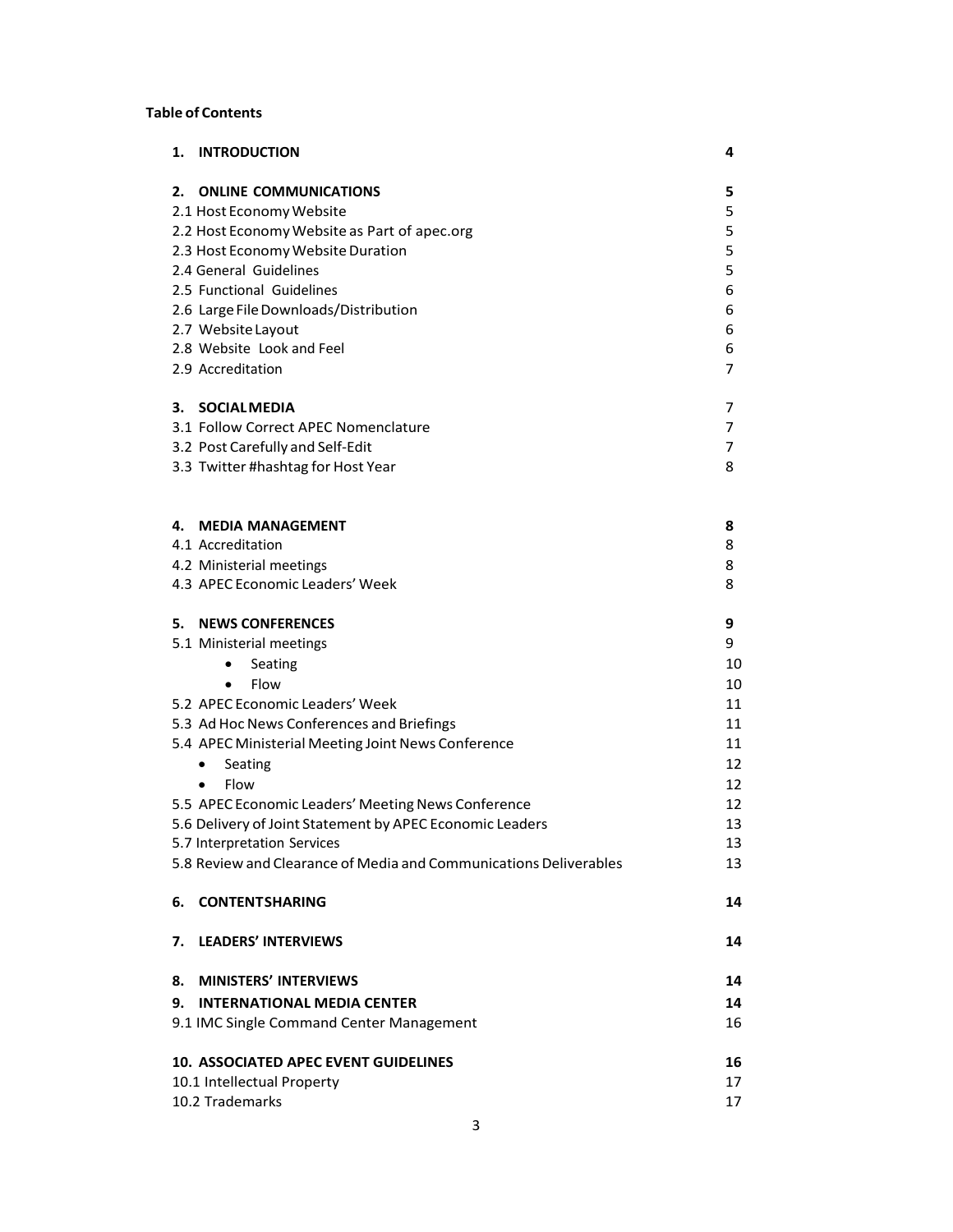| 10.3 Copyright                                         | 18 |
|--------------------------------------------------------|----|
| 10.4 Tagline                                           | 18 |
| 10.5 Branding                                          | 18 |
| 10.6 Principles for Making a Determination             | 18 |
| 10.7 Use of APEC Brand for Co-organized Events         | 19 |
|                                                        |    |
| <b>11. SPONSORSHIP</b>                                 | 20 |
| 12. THEME                                              | 20 |
| <b>13. PUBLICATIONS PRODUCTION</b>                     | 20 |
| <b>14. CONFIDENTIALITY OF CONTENT OF APEC MEETINGS</b> | 20 |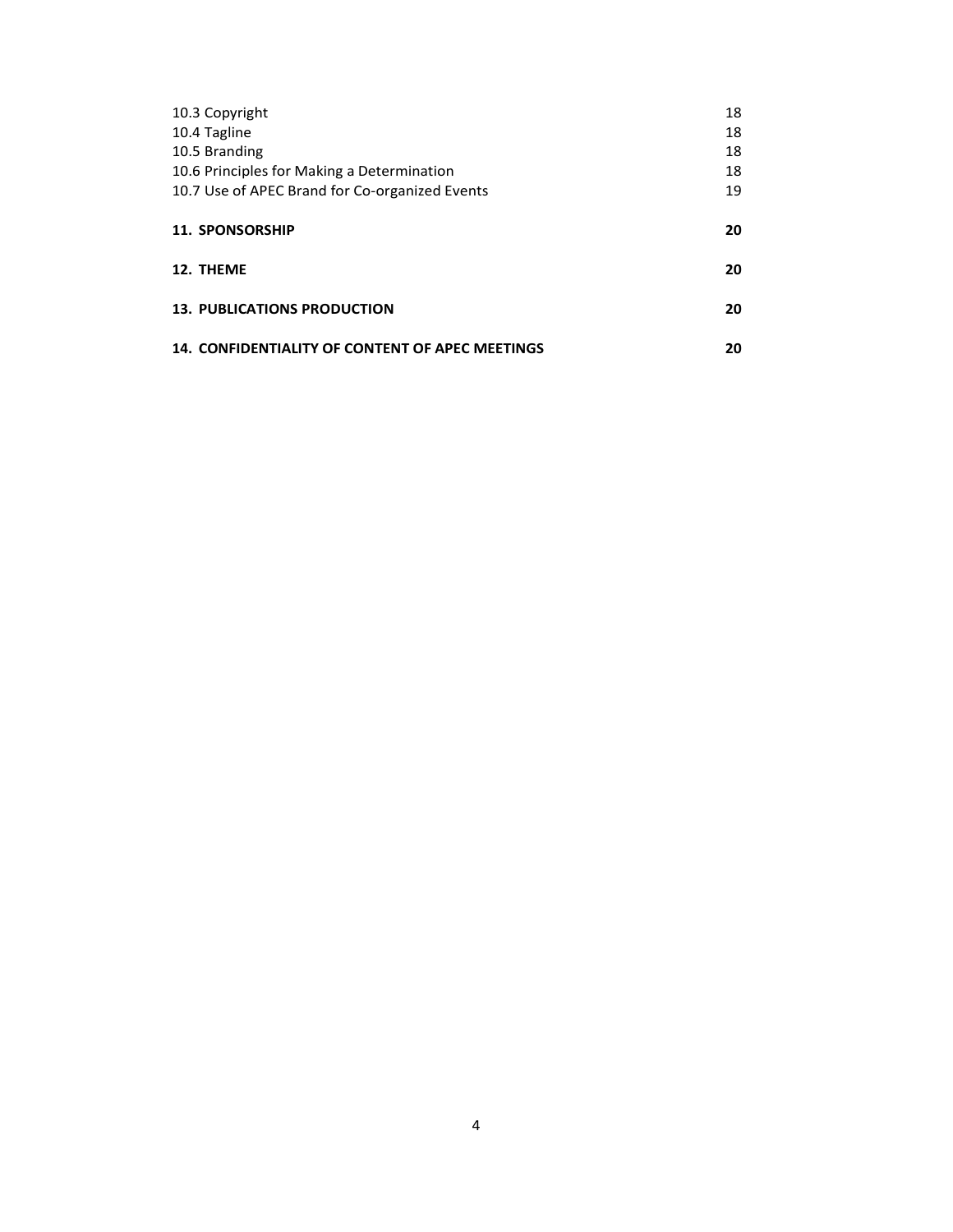#### **1. INTRODUCTION**

This document was produced to support the communications officials and personnel of host APEC member economies as they plan their communications strategies and infrastructure in preparation to host APEC meetings.

These guidelines are based on demonstrated best-practices, for each economy to consider as they develop their own domestic and international communications programs.

Adhering to these communications principles and subsequent guidelines will help to preserve and ensure the integrity of the APEC forum befitting APEC Economic Leaders, Ministers and other stakeholders, and the policy and project outcomes resulting from the process.

Thisis a working document and will be periodically reviewed, updated and transmitted to incoming hosts. Host economy communications officials are encouraged to coordinate with the APEC Secretariat for queries and clarification, as required.

For enquiries, please contact:

Communications and Public Affairs Unit APECSecretariat 35 Heng Mui Keng Terrace Singapore 119616

Tel: +65 6891 9600 Fax: +65 6891 9689 E‐mail: [media@apec.org](mailto:media@apec.org)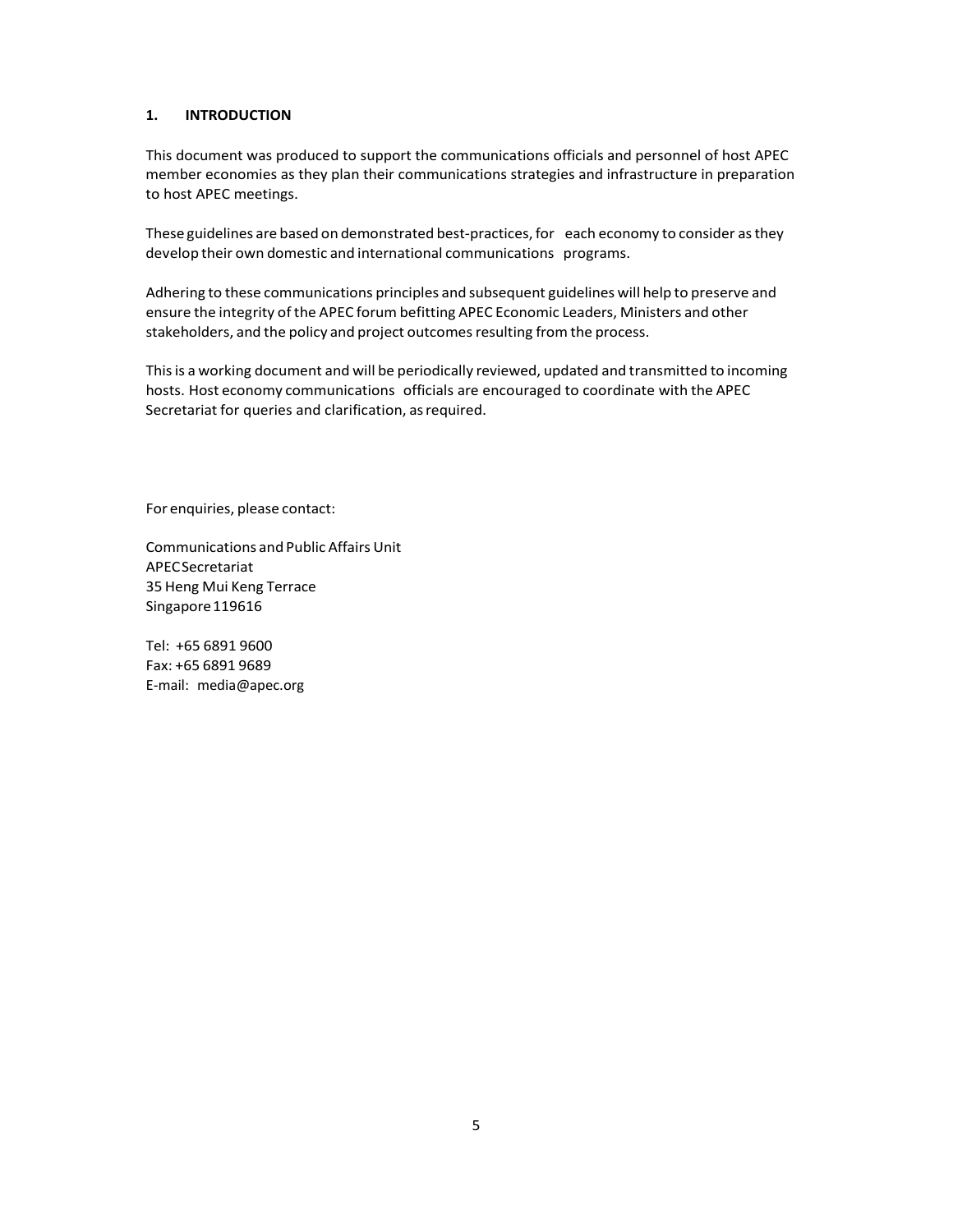## **2. ONLINE COMMUNICATIONS**

The APEC host economy can use online communicationsto amplify information about APEC and the host economy to reach stakeholders directly. The latest newsfrom the APEC meetings can be distributed promptly online to a wide audience. Online communicationsincludesthe Host Economy Website and the various social media platforms. The APEC host economy should use these general guidelinesto plan and develop the Host Economy Website and the social media strategy.

## **2.1 Host EconomyWebsite**

The APEC host economy should have an official Host Economy Website to distribute news, media, and information from the APEC meetings. News and media resourcesshould be posted on the Host Economy Website in a timely manner so that the public can get up-to-date information on the latest APEC developments.

## **2.2 Host EconomyWebsite as Part of apec.org**

The APEC host may choose to enlist the assistance of the Secretariat in creating and hosting an official Host Economy Website. In such a case, the host economy's web address will be in the following format: www.apec.org/hostname. Please see the APEC Website Guidelines for more information on this.

## **2.3 Host EconomyWebsiteDuration**

The official Host Economy Website should be available from 1 January to 31 December of the host year.

## **2.4 GeneralGuidelines**

Below are the general guidelines for the Host Economy Website:

- The official language of the Host Economy Website is English. The host economy should localize the website and provide an alternative version in the local language, ifappropriate.
- The Host Economy Website must adhere to the APEC nomenclature. The APEC nomenclature can be found in the APEC Publications Guidelines.
- The Host Economy Website must have an APEC Logo which hyperlinks to the homepage of the APEC Website. The APEC Logo must be on the top left side of the webpage.
- The Host Economy Website must have a Host Logo which hyperlinksto the homepage of the Host Economy Website. The Host Logo must be on the top right side of the webpage.
- The Host Economy Website must adhere to the APEC Logo Guidelines and APEC TaglineGuide.

The host economy should inform and consult with the APEC Secretariat before launching the Host EconomyWebsite.

The host economy should provide the web address of the Host Economy Website and its IP address. The APEC Secretariat will then review the website to ensure that it complies with the various APEC guidelines. Additional comments/suggestionsto improve the website will be provided, if necessary. The host economy should make the modifications accordingly and inform APEC Secretariat to review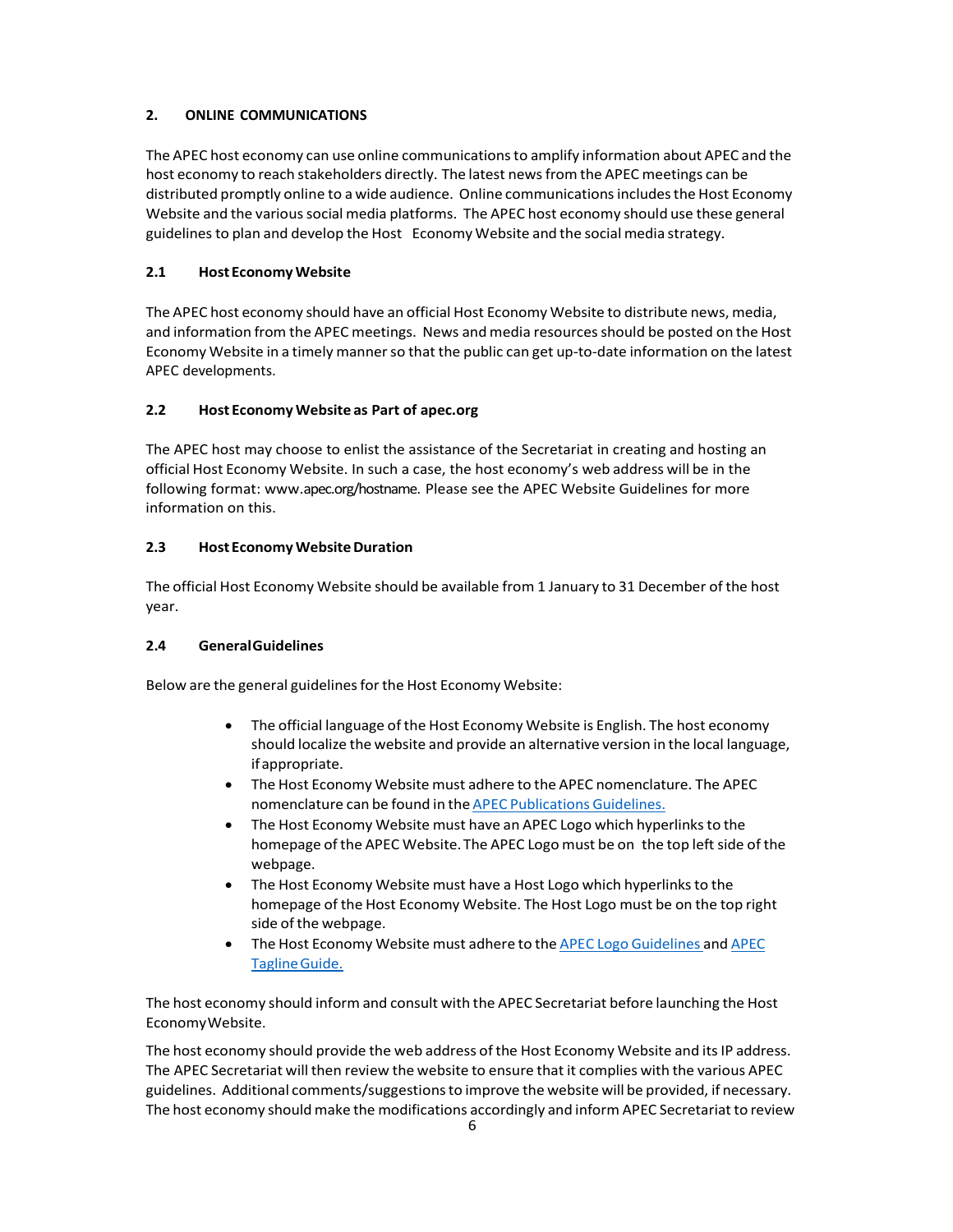again.

## **2.5 Functional Guidelines**

While the host economy can innovate and be creative in the design of the Host Economy Website, the host economy should ensure that the Host Economy Website remains user‐friendly and adheres to the relevant APEC Guidelines. Social media integration with the website should be considered.

As the Host Economy Website serves to distribute information from the APEC meetings, the website should fulfil these minimal functional guidelines. The website should have these sections:

- News(Distribute newsfromAPEC meetings)
- Photos (Distribute photos from APEC meetings)
- Videos (Distribute videos from APEC meetings)
- Meetings(Provide information on APECmeetings and their dates/venues)
- Contacts (Provide contact information for delegates and media)
- Media Advisory (Provide information on how to get to meeting venues, local information, host economy information, etc.)
- Accreditation for both officials and media

## **2.6 LargeFileDownloads/Distribution**

The Host Economy Website may explore technology to facilitate the distribution of media resources. For example, the host economy can choose to distribute files via cloud sharing (e.g. Dropbox), File Transfer Protocol (FTP) or by allowing delegates/media to copy files using their USB thumb drives at specific secure media terminals.

## **2.7 WebsiteLayout**

While there is no restriction on the design layout, the host economy may use the recommended layout shown below and in the APEC Website Guidelines. The host economy may design alternative website layouts aslong asthe APEC Logo and Host Logo are clearly visible at the top ofthe website.

## **2.8 Website Look and Feel**

The host economy should use a look and feel that is complementary to the APEC Website (http://www.apec.org).

White is the recommended webpage background color. The preferred color for the website banner area are either various shades of blue (similar to the APEC Website: http://www.apec.org) or plain white for a minimalist design.



For consistent typography, the Host Economy Website isrecommended to use the Georgia typeface for main section headers and titles, and the Arial typeface for navigation text and other text in the website.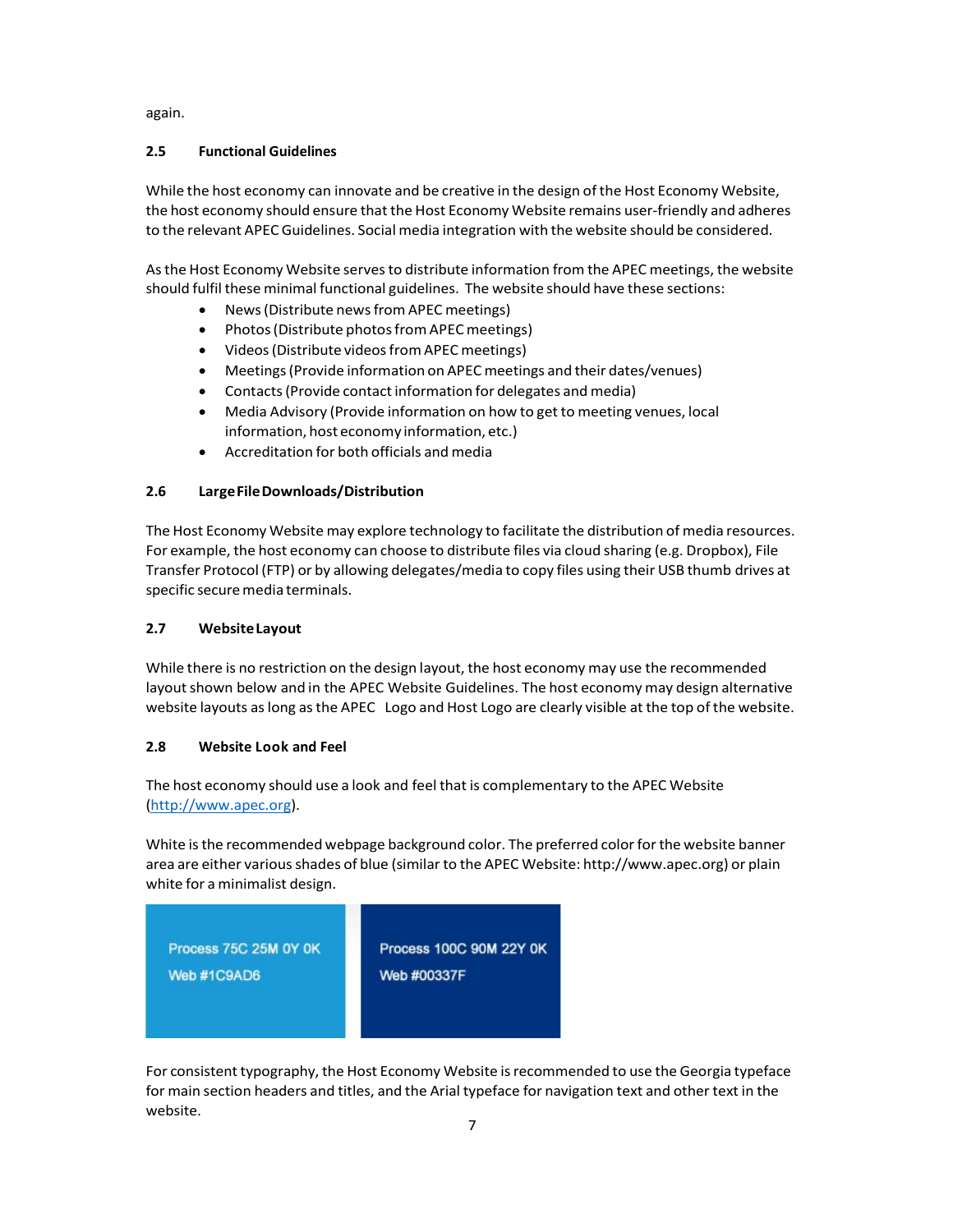## **2.9 Accreditation**

The website should provide clear information on how media and delegates can obtain accreditation forthe APEC meetings. The information should state the procedure for obtaining accreditation for various working group meetings/ workshops/training courses. Contact details(name, phone, email) should be provided for accreditation-rated enquiries.

| <b>APEC Logo</b>                           |                                                    | <b>Host Logo</b>                                  |
|--------------------------------------------|----------------------------------------------------|---------------------------------------------------|
| Photos<br><b>News</b><br><b>Videos</b>     | Meetings<br>Contacts                               | Accreditation<br><b>Media Advisory</b>            |
| <b>Latest News</b><br><b>Latest Photos</b> | <b>Media Accreditation</b><br><b>Latest Videos</b> | <b>Media Advisory</b><br><b>Upcoming Meetings</b> |

## **3. SOCIALMEDIA**

APEC hosts are encouraged to use social media to help promote APEC events and issues, and engage stakeholders during the host year. Social media isincreasingly becoming an important cross-border platform for opinion leaders and the media for both insights and breaking news. The power of social media is the ability for others to share or retweet posts, thereby amplifying the message beyond immediate followers.

The host economy is encouraged to use the APEC Secretariat's social media platforms as their official social media channels for hosted APEC events and initiatives, in tandem with government online information channels.

For more information on this, please refer to the APEC Social Media Guidelines. These guidelines are meant for the handlers of existing government information social media accounts and for contributors to APEC social media.

## **3.1 FollowCorrectAPECNomenclature**

Should the host economy publish APEC-related material on its government-managed social media platforms, the **APEC Publication** Guidelines must be used as reference for correct usage of terminology and economy names. Hosts cannot use the term "nation" or "national" or "country." Members are referred to as "member economies" within the context of APEC. No flags may be featured in photos or graphics on your profile page or in your posted content.

## **3.2 Post Carefully and Self‐Edit**

Please be careful of what you post and read everything carefully before you pressthe "Share" or "Tweet" button. Once content is published on Facebook or Twitter, even if you delete it, it is instantly seen by your followers and could be retweeted or shared, and still effectively lives on in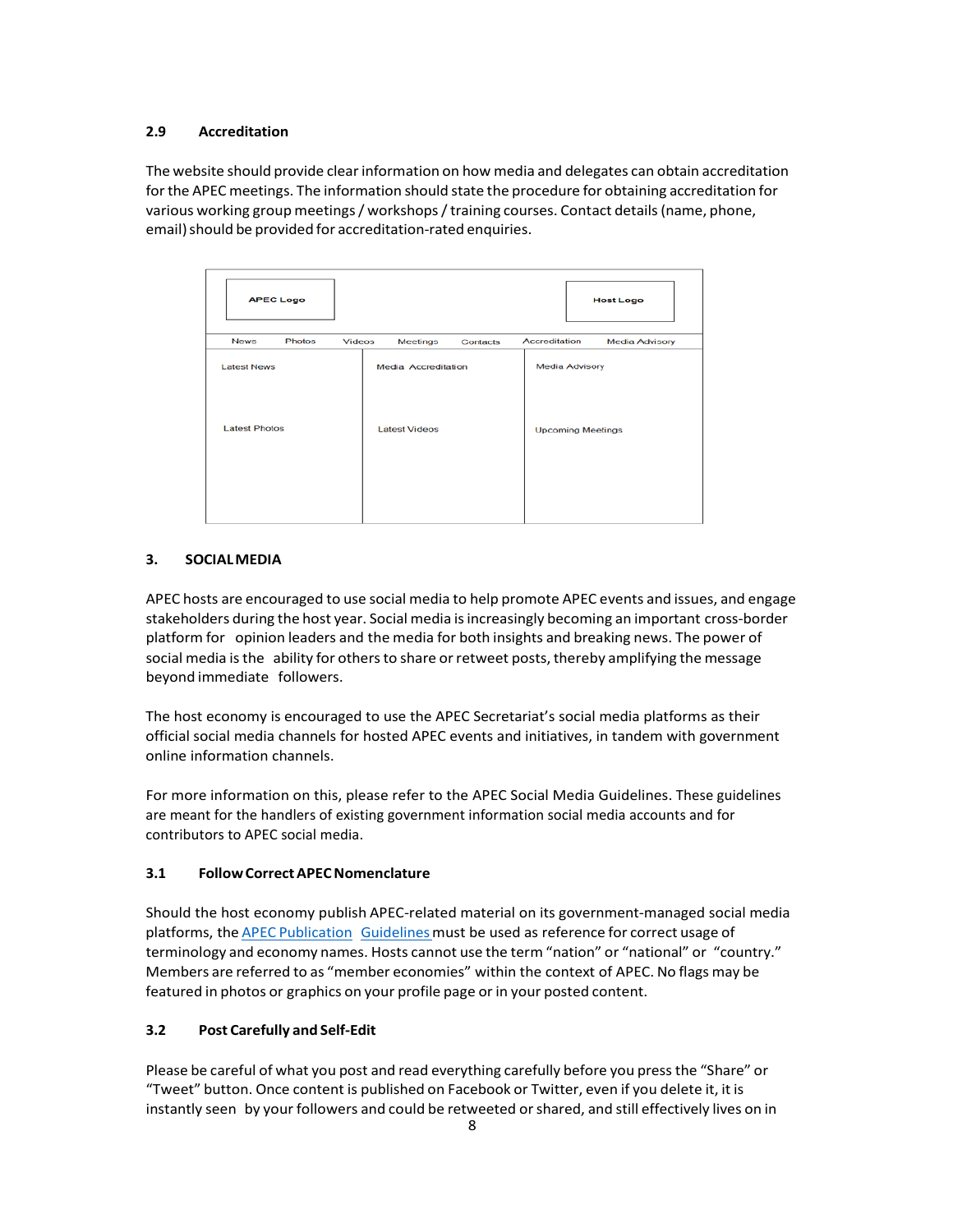social media.

Because social media is so immediate, we encourage you to be careful and take a moment to read and self-edit before actually posting. We also suggest having a review protocol in place for a list tweets or posts to be reviewed, edited and approved by appropriate staff before posting. As mentioned, once posted on Twitter/Facebook, a message is difficult to rescind, so it is better to proceed cautiously with an appropriate review process in place. Although posts can be deleted, it is not good practice.

#### **3.3 Twitter #hashtag for Host Year**

The APEC Secretariat recommends creating a special hash tag for a specific host year. For example creating the hashtag #APEC2016 and using it through government online communications channels would encourage othersto post this hash tag on their tweets during that year. The APEC Secretariat account and others(e.g. ABAC, Leaders, and journalists) could also tweet using this hash tag as well. This would enable all conversation on Twitter and other platforms about #APEC2016 to be aggregated together in one place if someone searches under this hashtag.

#### **4. MEDIA MANAGEMENT**

#### **4.1 Accreditation**

Prompt, substantive and easy to access accreditation information is absolutely critical to facilitating media coverage of the host's agenda and activities for the year. While media interest in APEC meetings and events variesin degree, it isimportant that the host have systems in place to address all types of accreditation requests. Requests for accreditation for activities such as workshops, training courses and working group meetingsshould be directed to the organizing body. The APEC Secretariat assists with outreach to international media to promote the accreditation process on behalf of the host.

#### **4.2 Ministerial Meetings**

Information on the processfor media accreditation forministerial meetings, including contact points, should be made available by the organizing ministry at least six weeks in advance to provide media organizations sufficient time to address their editorial and logistical arrangements. A deadline for accreditation should be set for one week before a given ministerial meeting. Information about the accreditation processshould be inserted in the administrative circular. In addition, it is necessary to both post it and activate a registration portal on the host website. Media advisories on ministerial meeting accreditation should also be distributed to the organizing ministry's media contact list as well as by the ministry responsible for foreign affairs.

Information about the ministerial meeting accreditation process should moreover be shared concurrently with the APEC Secretariat who will, in turn, include it in a media advisory for circulation to the APEC Secretariat's distribution list.

The APEC Secretariat will coordinate with a relevant contact person with the organizing ministry in cases where media advisory information on accreditation process requires review for accuracy. It is crucial that the organizing ministry distribute confirmation emailsto all media assoon astheir accreditation is successful. This is to ensure participation by concerned journalists. The organizing ministry should prepare accreditation staff and facilitiesto address on‐site registration requests. However, this offering should not be actively promoted in pre-meeting notifications on accreditation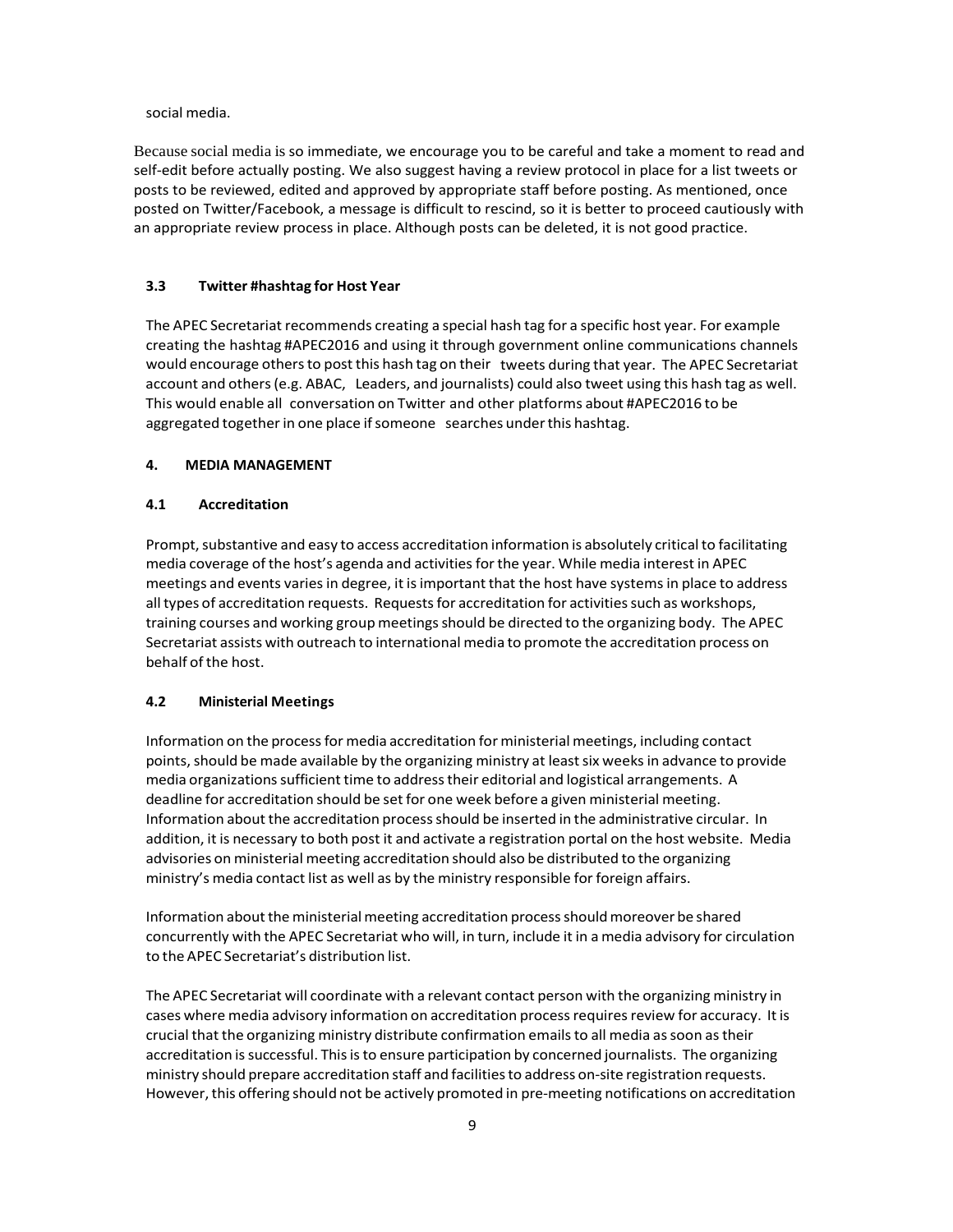to compel media to registerin advance (online).

## **4.3 APEC Economic Leaders' Week**

A dedicated accreditation team should be assembled by the host at least four months before the APEC Economic Leaders' Week to ensure time for adequate staffing and training. Information on accreditation, including contacts points, should be made available by the host at least 12 weeks in advance, in line with the procedures for distribution outlined in the above section on ministerial meetings. Such advance notice is critical to ensuring that media organizations have sufficient time to prepare their arrangements. It is also needed to provide adequate time to addressrelated queries and potential technical challenges.

A deadline for accreditation should be set for two weeks before the start of the APEC Economic Leaders' Week. A follow up media advisory on accreditation should be distributed by the host and the APEC Secretariat, respectively, no later than eight weeks before the APEC Economic Leaders' Week. It is essential that the host distribute confirmation emails to all media as soon as their accreditation is successful. This is to ensure participation by concerned journalists.

The APEC Secretariat will refer accreditation queries to the host accreditation team when it is not possible to address questions directly. The host should be prepared to address any outstanding queries until one week before the start ofthe APEC Economic Leaders' Week. The host should prepare accreditation staff and facilitiesto address on‐site queries.

## **5. NEWS CONFERENCES**

## **5.1 Ministerial Meetings**

News conferences are held at the conclusion of each ministerial meeting. Participantsinclude ministers and the APEC Secretariat Executive Director. The news conference venue should be large enough to accommodate accredited journalists and delegates. Simultaneoustranslation devices should be made available to audience members before the start of the news conference. They should also be placed at each participant'sseat beforehand.

## **5.1.1 Seating**

Participant seating should be arranged in three rows and on risers, in front of signage that states the meeting name, date and venue along with the APEC and APEC host logos. The meeting chair should be seated in the front row center position. To the left of the chair should be the incoming host minister and to the right should be the outgoing host minister followed by the APEC Secretariat Executive Director. Seating for all other ministersshould be arranged alphabetically by economy, moving until reaching the centerthree participants and again resuming afterthe APEC Secretariat Executive Director. The arrangement should continue to move alphabetically through the second and third rows.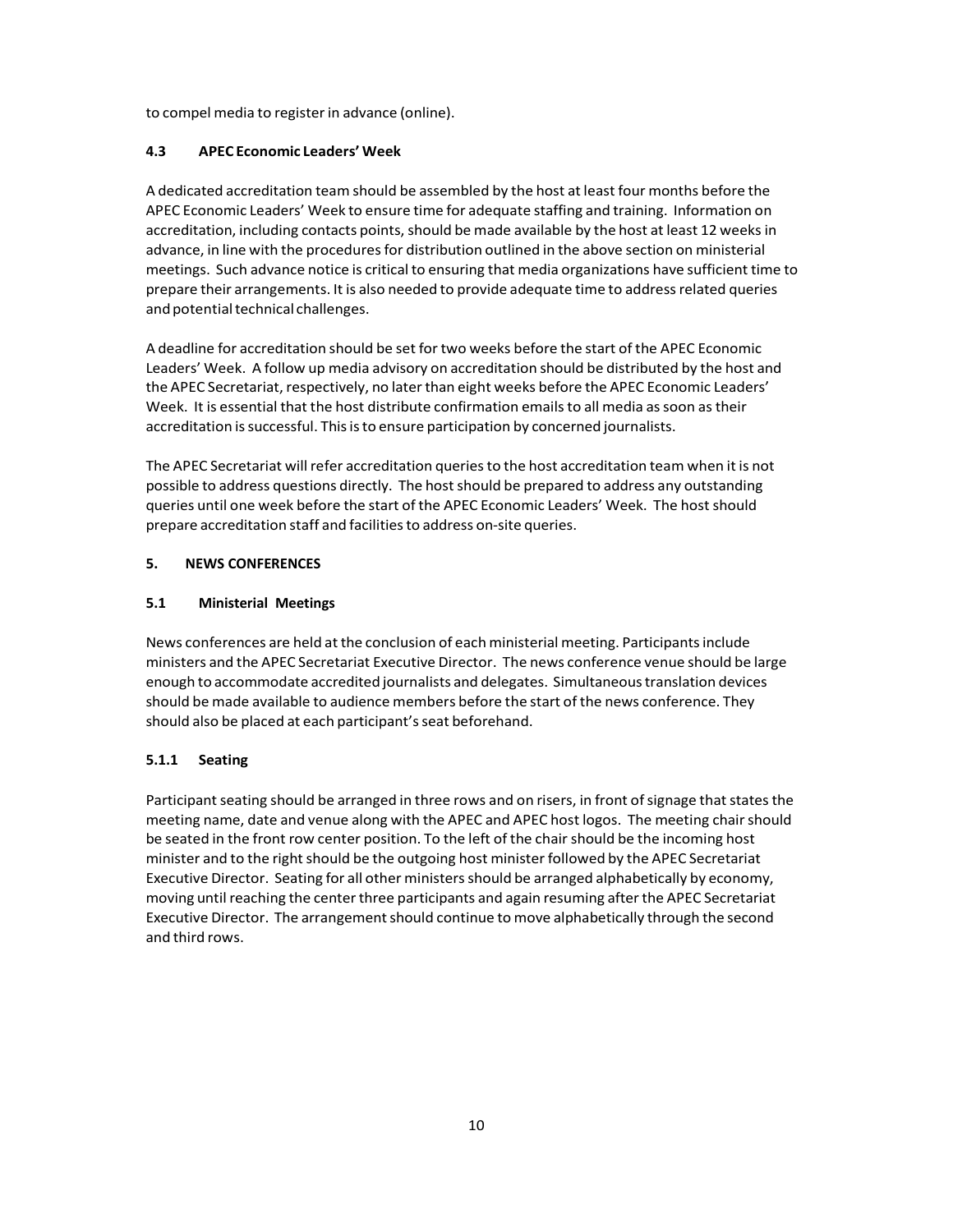

## **5.1.2 Flow**

An emcee appointed by the host should open the news conference. The emcee should welcome the audience and explain the flow of the proceedings.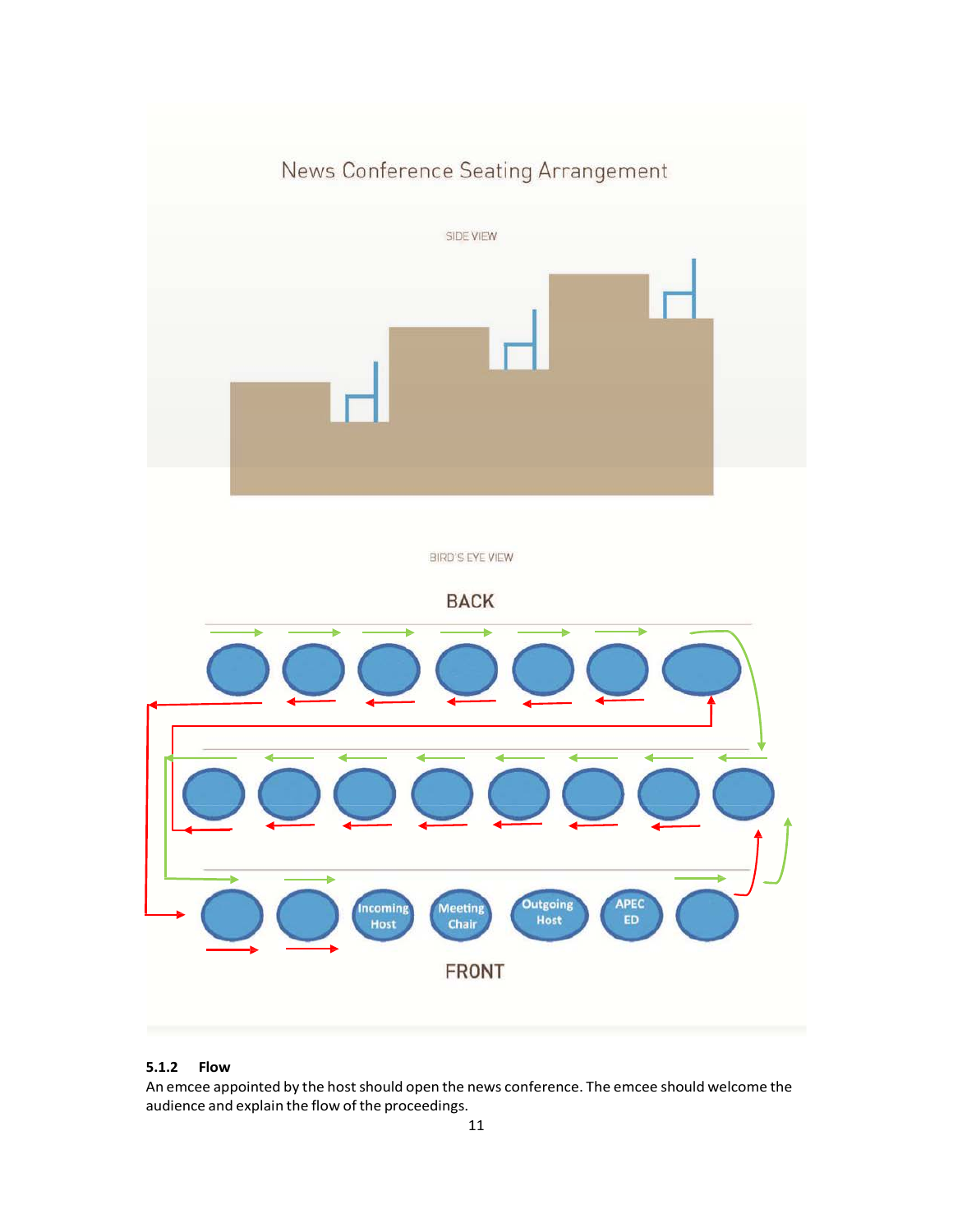The chair should begin with a brief opening statement about the meeting issues and outcomes, followed by remarks from the APEC Secretariat Executive Director.

The emcee should subsequently open the floorto audience questions and request that those asking them clearly state their name and organization. Questions should be kept brief.

It is preferable to rotate between questions from host economy and non-host economy media. Media with the widest reach, domestically or otherwise, should be given priority.

If no questions are asked by the audience, the emcee should ask a prepared question that could be answered by any news conference participant that wishes to respond.

After the question is addressed, the emcee should again offer the audience an opportunity to ask questions. If no questions are asked by the audience, the emcee should again ask a prepared questionsthat is open to any news conference participant.

Thisstep could be repeated a third time, if necessary. If no audience questions are put forward after a third question from the emcee, the emcee should thank the participants and conclude the news conference. In total, the length of the news conference should be about 20-25 minutes.

## **5.2 APEC Economic Leaders' Week**

Numerous news conferences and briefings are held during the APEC Economic Leaders' Week, in addition to the host minister and leader sessions. The host media team is responsible for arranging the times, venues and technical arrangements for these media activities. A team should be appointed by the host at least six weeks in advance of the APEC Economic Leaders' Week to address these issues. The team should include host officials responsible for media accreditation, content and distribution. For more on venue requirements, see the below "International Media Center" section.

During the APEC Economic Leaders' Week, the host media team should make staff available on‐site to assist with technical considerations before and during news conferences and briefings. This includes coordinating with the organizers of non-host events to distribute media advisories to the host media accreditation list; posting signage; and making audio announcements before an event. Staff from the host media team should also be on‐site to ensure that microphones and sound tables work properly during an event.

#### **5.3 AdHoc News Conferences and Briefings**

Individual member economies, the APEC Secretariat and others will conduct ad hoc news conferences and briefings during APEC Economic Leaders' Week. The host isresponsible for facilitating the arrangements and ensuring that production, including signage and room setup, is consistent with APEC nomenclature guidelines when these eventsincorporate any APEC branding. This means reminding production staff to avoid the use of flags and terminology such as "nations" and "countries," for example.

#### **5.4 APEC Ministerial Meeting JointNews Conference**

Traditionally, the host is responsible for organizing a joint news conference at the conclusion of the APEC Ministerial Meeting. The meeting co-chairs host this joint news conference. Participants include ministers and the APEC Secretariat Executive Director. The venue should accommodate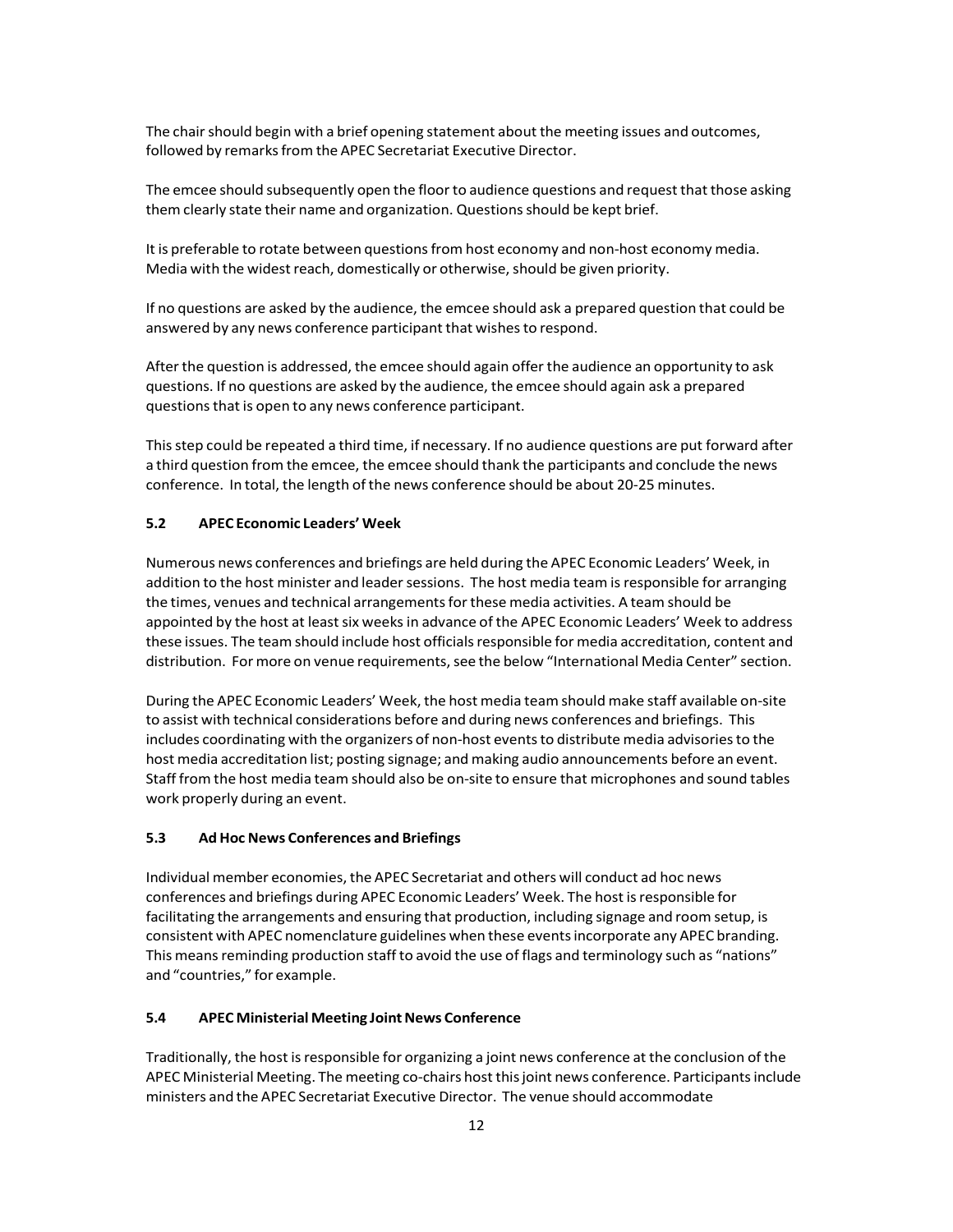about 500 people. Simultaneous translation devices should be made available to audience members before the start of the news conference. They should also be placed at each co-chair's seat beforehand.

## **5.4.1 Seating**

Participant seating should be arranged in rows and on risers, in front of appropriate signage. The meeting chair should be seated in the front row center position. To the left of the chair should be the incoming host minister and to the right should be the outgoing host minister followed by the APEC Secretariat Executive Director. Seating for all other ministersshould be arranged alphabetically by economy.

#### **5.4.2 Flow**

After the co-chairs are seated, an emcee appointed by the host should open the news conference. The emcee should welcome the audience and explain the flow of the proceedings.

The co-chairs should begin with brief opening statements about the meeting issues and outcomes.

The emcee should subsequently open the floorto audience questions and request that those asking them clearly state their name and organization. Questions should be kept brief.

As with other ministerial meetings, it is preferable to rotate between questionsfrom host economy and non-host economy media. Media with the widest reach, domestically or otherwise, should again be given priority.

In total, a typical news conference is about 20‐25 minutes. At the conclusion, the emcee should thank the participants and the audience, and conclude the news conference.

#### **5.5 APEC Economic Leaders' MeetingNews Conference**

The host isresponsible for organizing a news conference at the conclusion ofthe APEC Economic Leaders' Meeting. The host Leader isthe lone speaker. The venue should accommodate about 800 people and take into consideration the possibility of adverse weatherif outdoors. Simultaneous translation devices should be made available to audience members at the venue entrance before the start of the news conference. They should also be placed by the host at each co-chair's seat beforehand.

The host leader's lectern should be stationed in front of signage that states the meeting name, date and venue along with the APEC and APEC host logos.

An emcee appointed by the host should open the news conference. The emcee should welcome the audience and explain the flow of the proceedings which should occur as follows:

Introduce the host Leader who will make opening remarks should be about 10 minutes and discuss the meeting issues and outcomes.

Afterward, the emcee should subsequently open the floor to audience questionsforthe host Leader and request that those asking them clearly state their name and organization.

Questionsshould notrun more than one minute or become statements. In these cases, the emcee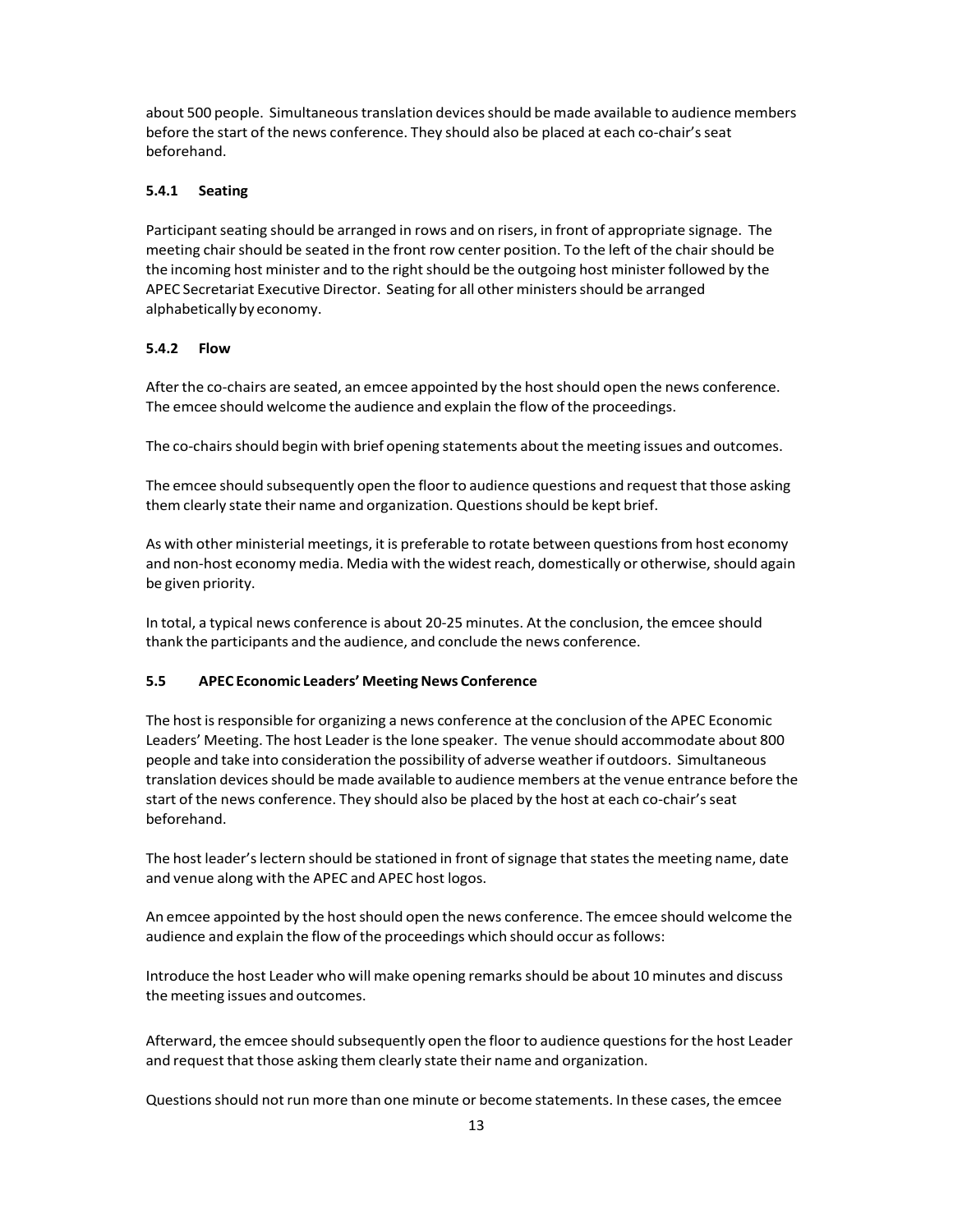should politely cut them off and allow participants to respond.

Again, it is preferable to rotate between questionsfrom host economy and non‐host economy media. Media with the widest reach, domestically or otherwise, should again be given priority. In total, the length of the news conference should be about 20‐25 minutes.

## **5.6 Delivery ofJoint Statement by APEC Economic Leaders**

At the venue, Leaders should be positioned to the left and right of the host Leader (who is at the center, in front of the lectern) based on alphabetical order and running from left to right. The exceptions are the incoming and outgoing host Leaders who should stand to the left and right of the host Leader, respectively. Once situated, Leaders should hold their position for a family photo taken by the journalists. Thereafter, the host Leader should be invited by the emcee to deliver an announcement of the Leaders' meeting joint statement. The host leader's remarks should be about 10minutes.

## **5.7 Interpretation Services**

English isthe official language for all APEC meetings and events. Interpretation services are usually available only during ministerial meetings and related activities, and APEC Economic Leaders' Week. Economies should arrange and accredit their own interpreters for both simultaneous and whispering interpretation. They should further ensure their interpreters are experienced in simultaneous conference interpretation.

Information on interpretation services, including location, access and use, should be included in the Administrative Circular and at the Conference Secretariat on arrival. It has been the practice for the costs of the interpretation infrastructure such as booths and electronic equipment to be paid by the host economy and any interpreter costs to be paid by the economy requiring interpretation services.

## **5.8 Review and Clearance of Media and CommunicationsDeliverables**

Throughout the year, the host is responsible for reviewing and clearing a large number of news releases, media advisories and other communications deliverables written by the APEC Secretariat that spotlight host initiatives and often quote host officials. Prompt feedback is needed to distribute them to stakeholders in a timely way and facilitate greater media coverage that builds public awareness,understanding andsupport.

To this end, the host should, at the beginning of the year, identify internal contacts to coordinate with the APEC Secretariat on the review and clearance of communications deliverables as well as alert relevant ministries of this process requirement. At least two contacts points should be provided to the APEC Secretariat to help avoid communication delays due to travel or busy work schedules.

When the APEC Secretariat provides a draft to a host contact point, they are responsible for reviewing and clearing the draft directly or passing it to an appropriate colleague forfeedback. In any case, emphasis should be to ensure accuracy of the draft and providing a response to the APEC Secretariat assoon as possible. Once the draft is passed back to the APEC Secretariat, factual corrections and any other amendments will be processed by the APEC Secretariat and a final version prepared for distribution by the host fora.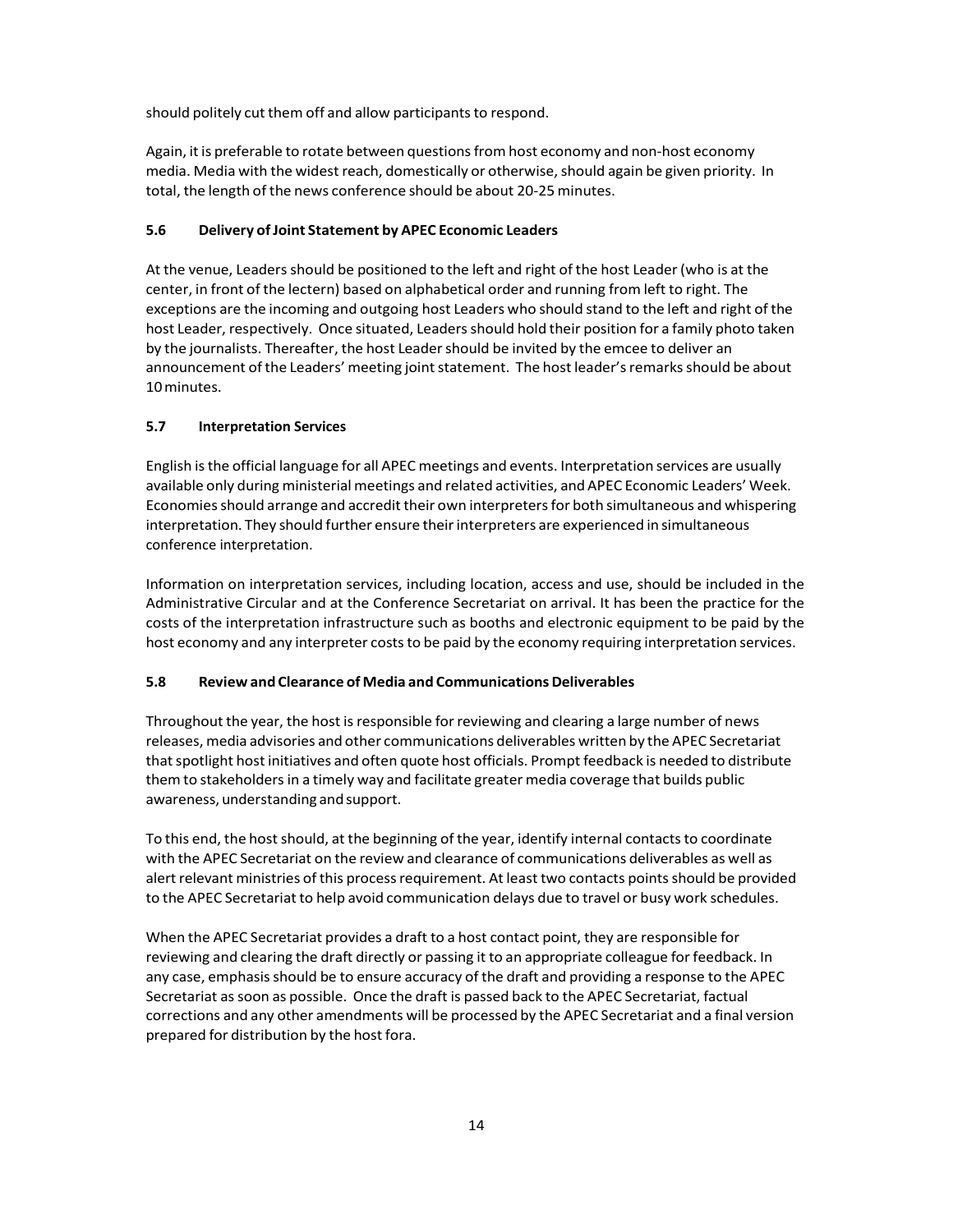## **6. CONTENTSHARING**

The host is strongly encouraged to use media and communications content produced by the APEC Secretariat to widen their reach, ensure consistent branding and messaging, and reduce work overlap. Content such as news releases, feature articles, photos and video can be sourced from the APEC Secretariat and can be posted on the host website as well as distributed through email to the host's media contact lists. Such content can be found on the APEC website, email blasts and social media pages. Usage requests can be passed to the APEC Secretariat. Alternatively, the host can provide contact points to whom the APEC Secretariat can send available content. Contacts should be appointed at the start of, or prior to, the host year.

#### **7. LEADERS' INTERVIEWS**

The host work should together with the APEC Secretariat to coordinate brief video soundbites by Leaders asthey make their way –one by one –to the start of the APEC Economic Leaders' retreat after being greeted by the host Leader.

The soundbite opportunities, which could be conducted by the APEC Secretariat and produced by the host, allow each economy's Leader to share their expectationsfor the meeting and why it is important to their economy. The video footage could be fed to the International Media Center and made available for immediate use by accredited media.

Many journalists covering the APEC Economic Leaders' Meeting note that there is often limited substantive content for them to report on. These Leader interviews would help to fill the void and build greater public domestic interest in the event.

It is advised that that the host coordinate with the APEC Secretariat at least 10 monthsin advance of the APEC Economic Leaders' Meeting in regardsto thisinitiative to jointly work out the arrangements with member economies.

#### **8. MINISTERS' INTERVIEWS**

The host should work with the APEC Secretariat to coordinate brief video soundbites by ministers along the margins of ministerial meetings. The soundbites are an opportunity for ministersto directly transmit keymessagesto external audiences.

The soundbites can be conducted and produced by the APEC Secretariat onsite, and disseminated to member economies and the media for use. This process has been proven to work at the Ministers Responsible for Trade Meeting and APEC Ministerial Meeting.

Member economy liaisons to the APEC Secretariat should help to coordinate these interviews.

#### **9. INTERNATIONALMEDIACENTER**

The International Media Center, or IMC, is the media and communications epicenter during the APEC Economic Leaders' Week.

The IMC should contain facilities and services required for as many as several thousand media representatives to undertake their work in a comfortable and safe environment.

The IMC captures raw vision from events, synchronizes media pools observing them, arranges live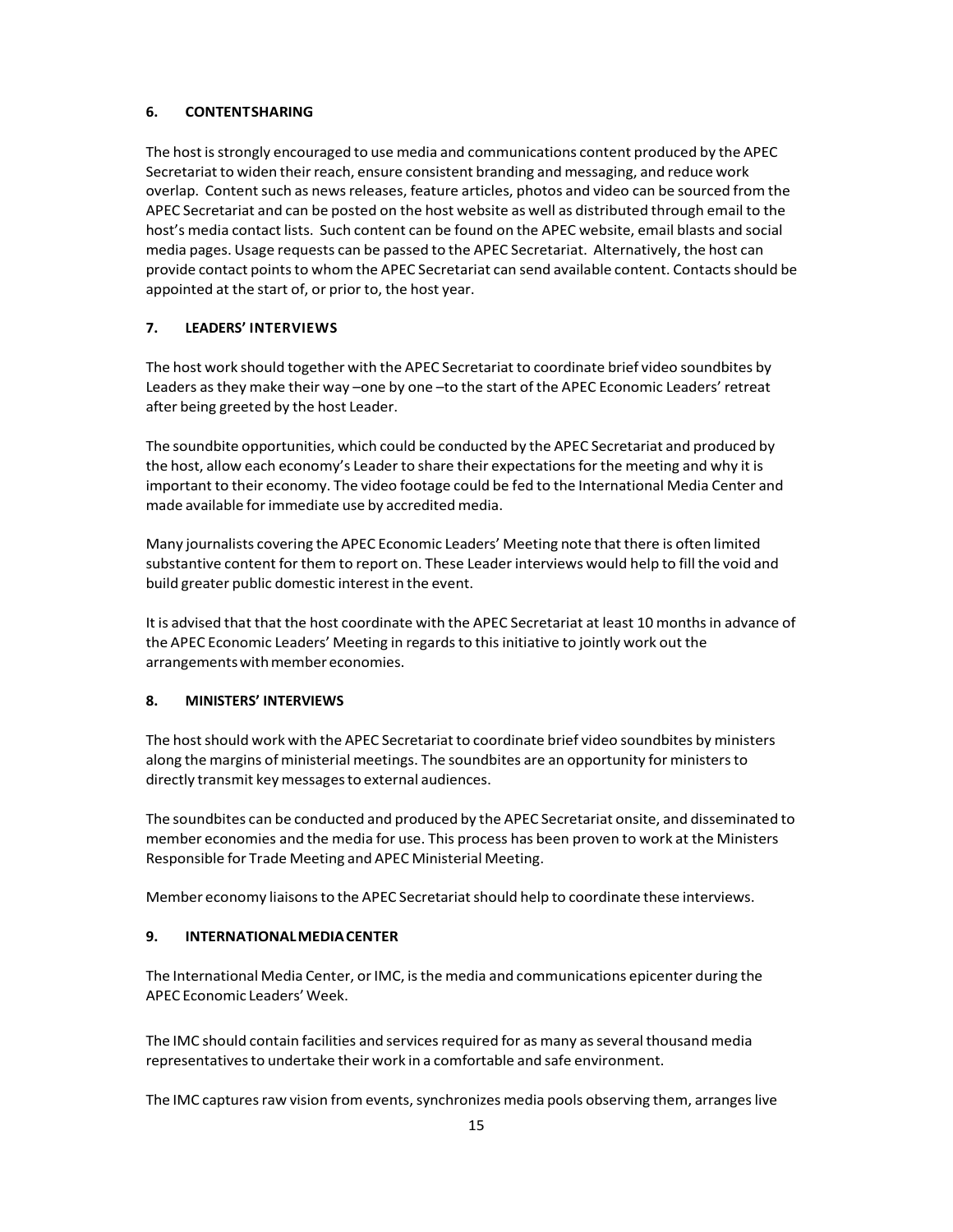crosses with newsrooms around the world and ensuresthat media information about APEC is deliveredglobally.

The IMC should field an International Broadcast Centre (IBC), with a fully equipped master control room (MCR) to capture raw video feeds from relevant areas and distribute this content through internal feeds, satellite uplink, duplication and an IBC FTP site.

The IMC should provide and coordinate mobile camera teamsto provide live high definition video feeds from Leaders' venues, Leaders' transit points, APEC CEO Summit presentations, bilateral meetings, ministerial events, senior officials' meetings, news conferences and other APEC events.

The IMC should moreover produce closed circuit APEC television channels in HD/SD/non‐broadcast throughout the IMC and Host Broadcaster terrestrial broadcast. These live IMC broadcast channels should include live raw feedsfocused on specific groups of Leaders, and a final mixed feed.

The raw feed channels can be used to replay clips for internal news capture by outlets in the IMC, while the mixed feed can be used by broadcasters for live coverage of major events such as the arrival of Leaders, the opening address by the host Leader and speeches at the APEC CEO Summit.

At the IMC, multiple news conference facilities should be provided to cater to between 100 and 800 journalists—these figures can be adjusted depending on the number of accredited media in attendance.

The host should be prepared to coordinate media pools to allocate passes, assemble media representatives, undergo initial security screening and move by foot, vehicle or boat to locations.

Care should be taken to ensure adequate satellite uplink capacity to accommodate media demand on site, and provide prepaid short linksto media centersfrom other countries at the APEC Economic Leaders'Week venue.

Prepaid bookings for interview rooms and live standup positions used by news organizations should also be coordinated by the host.

The below chart illustrates the flow of activity related to the International Media Center: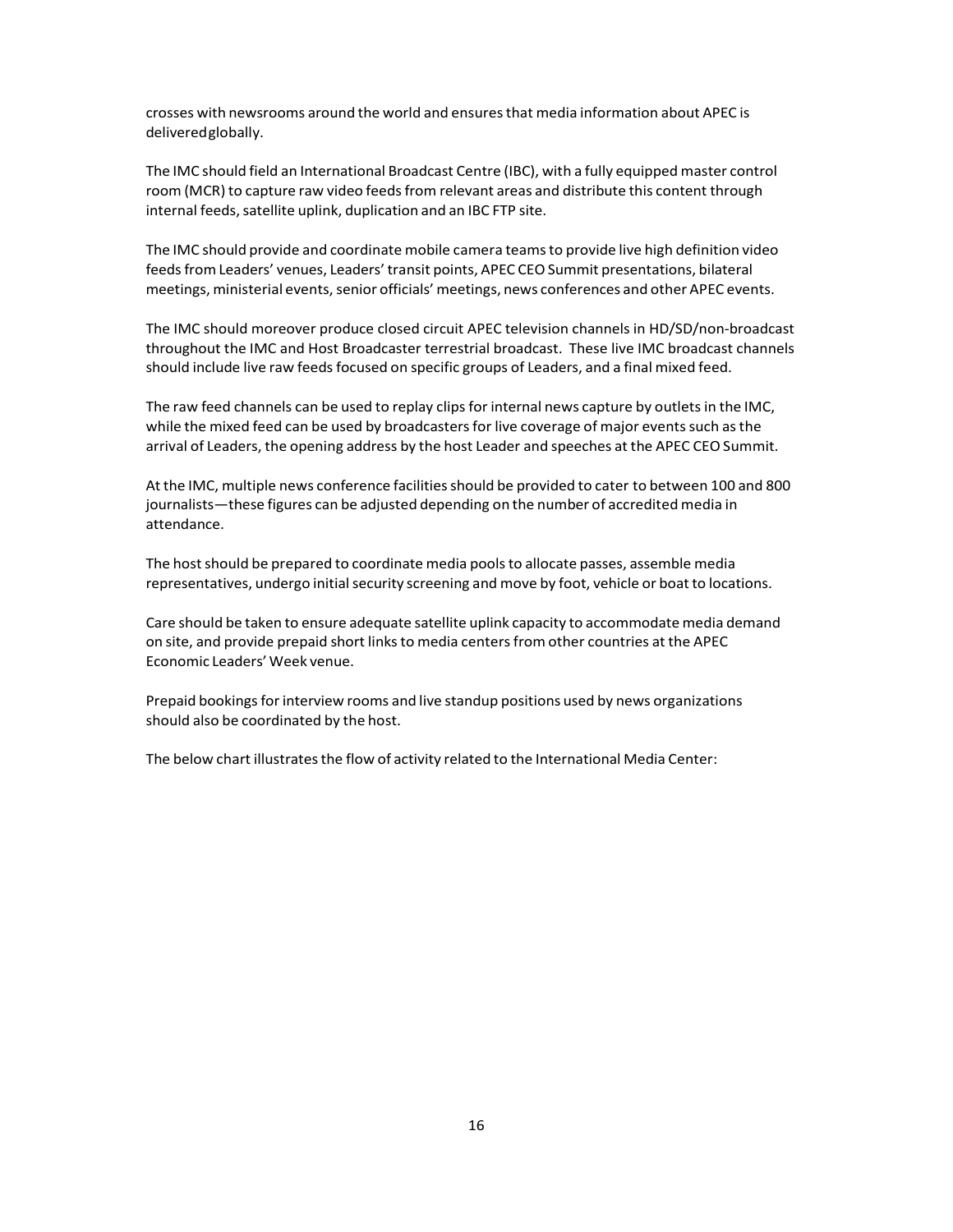

#### **APEC EconomicLeaders'Week Anticipated Content Relationships**

#### **9.1 IMCSingle Command Center Management**

The IMC should be operated and managed by an onsite central command center. A host media and communicationsteam should be embedded at the command center which oversees all technical issues, personnel and event coordination, and distribution of news and information to ensure the IMC runs smoothly and meets the needs of users in an efficient manner.

The IMC single command center should further accommodate relevant support staff. This includes work space for media and communications representatives from the APEC Secretariat to facilitate seamless exchanges of information, provide troubleshooting support and coordinate messaging and content output.

#### **10. ASSOCIATEDAPECEVENTGUIDELINES**

APEC is committed to deliver effective communicationsthrough various platforms, which will involve trademarks, publications, intellectual property, branding and sponsorship. As a registered name and emblemunderthe World Intellectual Property Organization's (WIPO)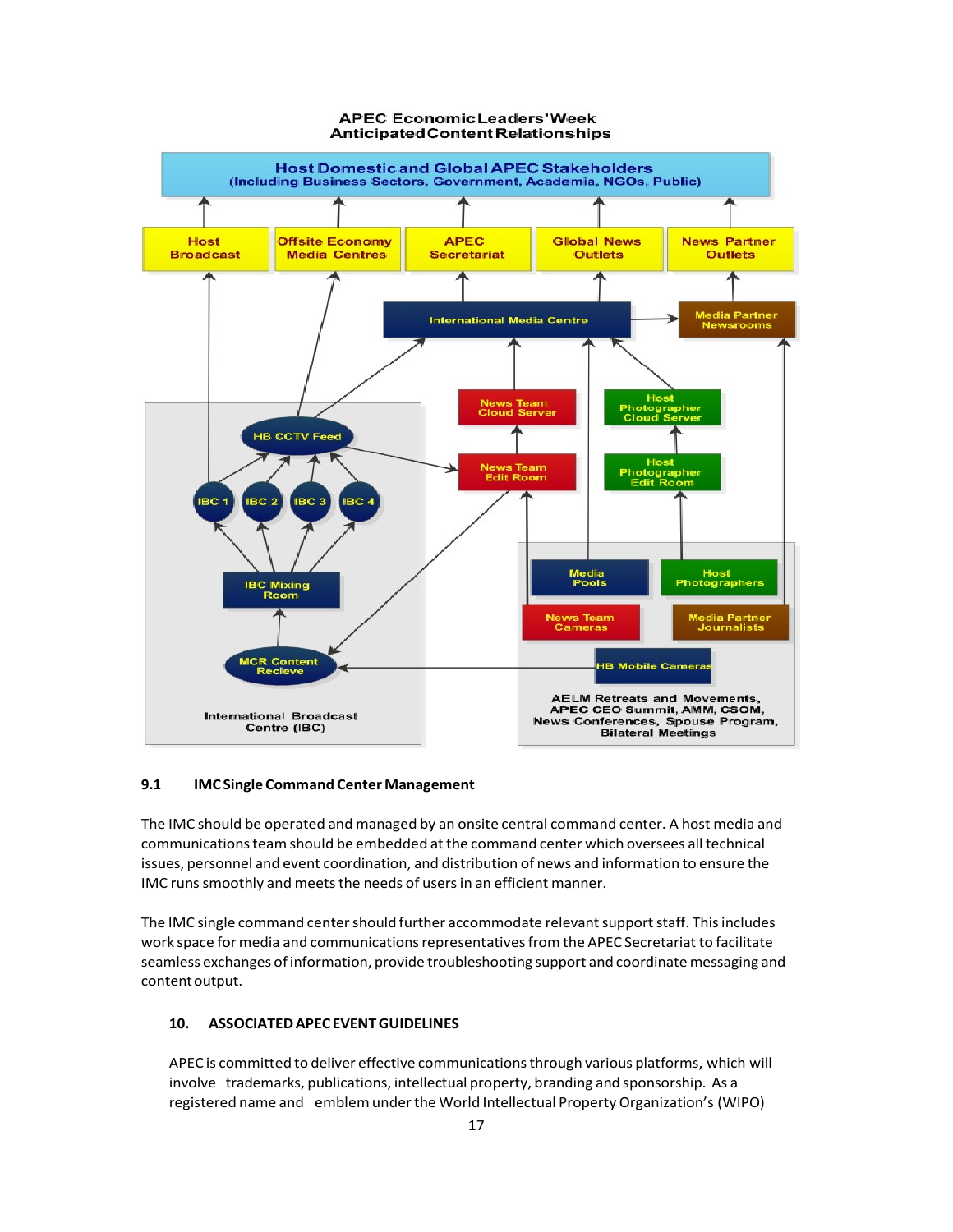Article 6*ter*, the APEC Secretariat has an obligation to protect the intellectual property and matters pertaining to the brand identity of APEC.

Article 6ter of the Paris Convention protects the flags and emblems of states that are party to the Paris Convention, as well asthe names and emblems of international intergovernmental organizations (IGOs) against unauthorized registration and use as trademarks.

The following guidelines aim to provide a clear set of protocols when dealing with APECassociated events that cover the above-mentioned areas.

## **10.1 Intellectual Property**

In view of the registration with WIPO, the APEC Secretariat isthe owner of APEC'sintellectual property, just asit is the owner of other assets. The APEC Secretariat isthe owner of APEC's Intellectual Property, just asit isthe owner of other assets. APEC'sintellectual property coversthe areas oftrademark, copyright and confidential information. This policy appliesto APEC'sintellectual property, and does not apply to intellectual property owned by an economy. This policy applies only to APEC's own Intellectual Property. That is, Intellectual Property that is owned by APEC itself.

#### **10.2 Trademarks**

A trademark is a name or designation that identifies a product orservice. The APEC Secretariat owns the following trademarks:

• The following logo:



- The name: "Asia‐Pacific Economic Cooperation"
- The acronym: "APEC"
- and all variants of the foregoing

Building a successful identity for APEC depends upon the consistency with which the Logo is implemented. Incorrect uses of the Logo, however slight, will reduce the overall impact of the identity.

The APEC logo should be bigger, if not the same size as host or event logo. The logo should be placed on the left of the host or event logo and one globe away from the host or event logo. In the case where there are sponsors involved, both the APEC logo and event logo should be placed above the sponsors' logo with the latter aligned to the left.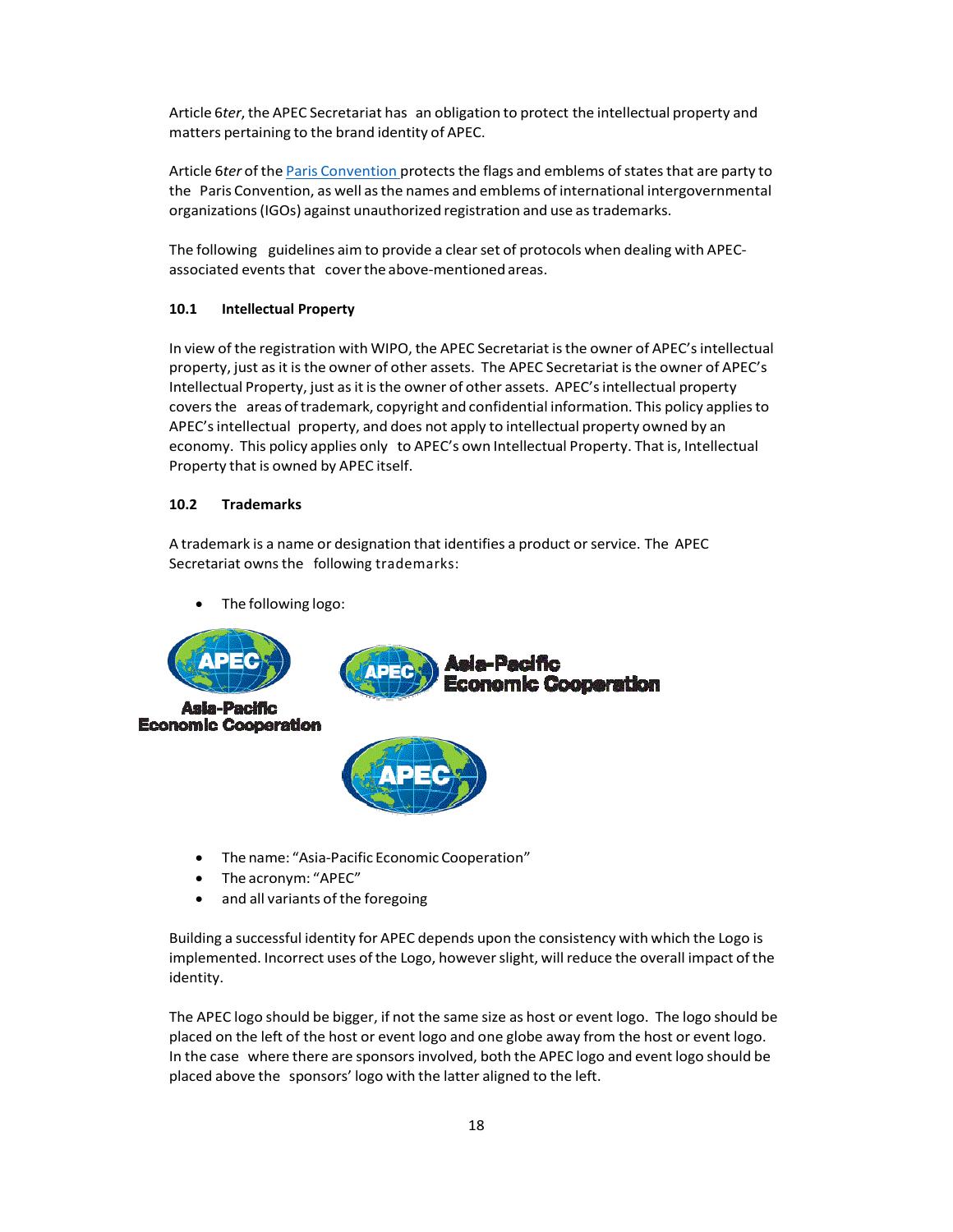## **10.3 Copyright**

The APEC Secretariat will hold the copyright for APEC publications produced under APECassociated events—thisincludes both APEC‐funded and self‐funded projects. APEC isto be credited if anyone wantsto quote any part of an APEC publication, including digital materials such as APEC‐owned videos and photographs.

The APEC Secretariat will take appropriate steps to protect and strengthen its rights to decide how work produced by APEC-associated events will be published, including its copyrighted materials.

#### **10.4 Tagline**

APEC'stagline—*Advancing Free Trade for Asia‐Pacific Prosperity—*is used in conjunction with the APEC Logo. The APEC tagline guidelines and artwork can be downloaded at: [www.apec.org/apec/about\\_apec/apec\\_trade\\_marks.html#tagline](http://www.apec.org/apec/about_apec/apec_trade_marks.html#tagline)

#### **10.5 Branding**

Sponsorship for an APEC event can be beneficial. Benefit can be realized from assistance in defraying the cost of an event, where the sponsorship involves sponsorship monies, or in-kind services which would otherwise have had to be paid for. Benefit can also be realized by participants at an event receiving products or services that are useful to them. Nevertheless, a determination must be made on each occasion about:

- Whether or not to have sponsorship
- The form of any sponsorship
- The identity of any sponsor
- The benefits of the sponsorship
- The obligations upon APEC arising from the sponsorship
- Any risks associated with the sponsorship.
- Protecting the integrity of the APEC process, preserving the dignity of APEC Leaders and ministers as well as ensuring that there is no undue influence.

That determination will be made by the responsible APEC officer, taking into account the recommendations of the event's lead shepherd / chair.

## **10.6 Principlesfor Making aDetermination**

Hosts of APEC-associated events should follow these principles:

#### *Principle 1: Identity of Sponsor*

The sponsor must be a responsible and reputable organization whose name and identity would enhance the sponsored event.

#### *Principle 2: APEC's Reputation and Standing*

The sponsorship should enhance the public image of APEC, and itsreputation and standing. There should not be any risk to APEC's reputation and standing arising from the sponsor's identity, the identity of its affiliates, or the sponsorship.

*Principle 3: No Conflict of Interest*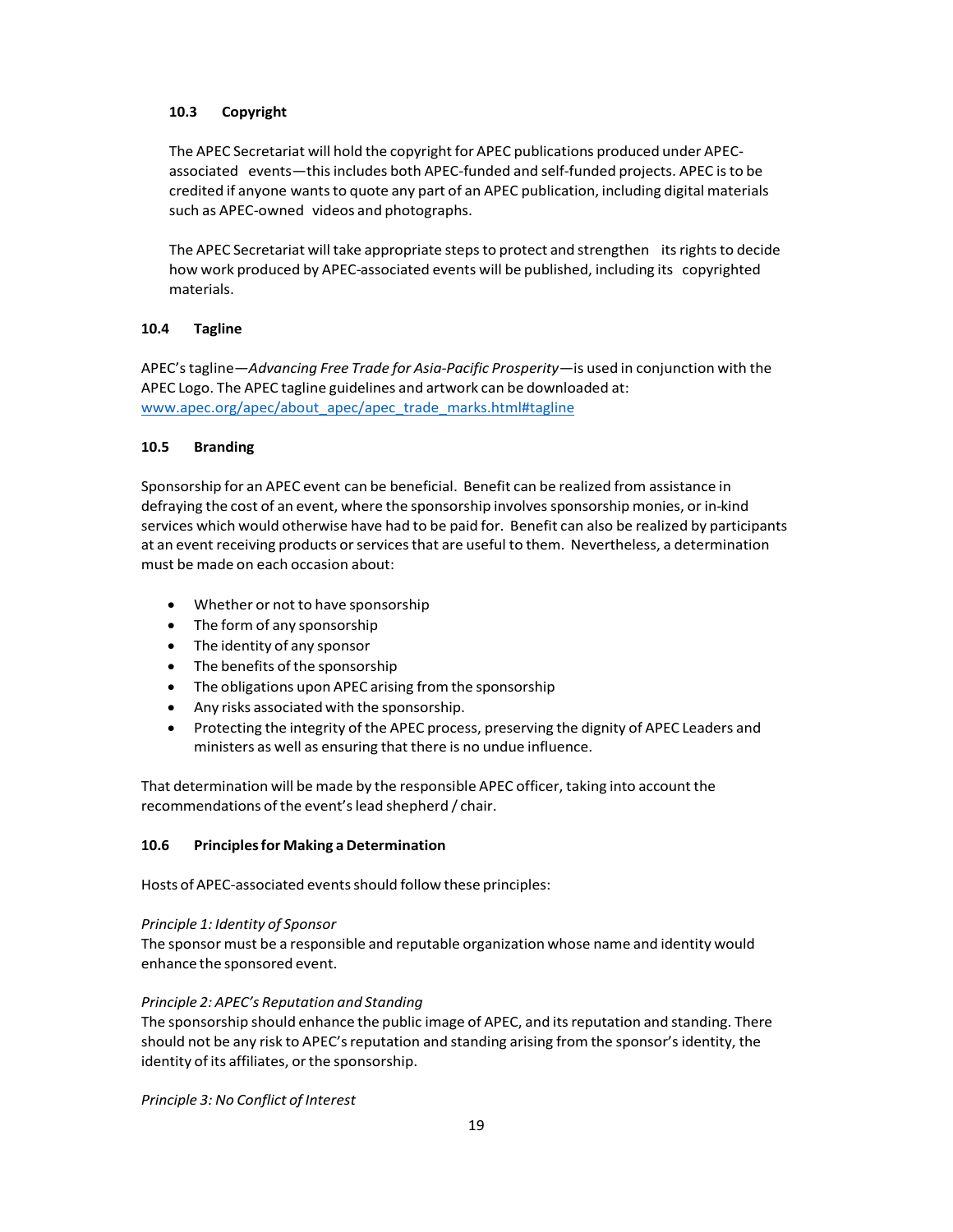There should not be any conflict of interest, nor any perceived conflict of interest between the sponsor and APEC.

#### *Principle 4: Benefit of Sponsorship*

The specific sponsorship that is proposed, including monies, in kind services etc., should benefit APEC and the sponsored event.

#### *Principle 5: Appropriateness of Obligations*

The specific obligations that APEC will have as a result of the sponsorship need to be assessed, including by reference to the following:

- Isit within the hosts' and APEC's power and capability to carry out those obligations?
- Will the Host have the resources to carry out those obligations?
- What are the risks, if any, to APEC and the host in relation to those obligations, and how are they assessed?

#### *Principle 6:No Favoritism*

The host must not favor a sponsor in a particular industry sector to the exclusion of its competitors, but will use reasonable efforts to offer the opportunity to sponsor fairly without favoritism.

#### *Principle 7: A Business Approach*

The host will apply a business approach to offering sponsorship opportunities, and to the negotiation of the commercial terms of sponsorship. The sponsorship benefits to be received by the sponsor should correspond with the level of benefit which is received by APEC from the sponsor.

#### *Principle 8: No License of APEC Trade Mark and Logo*

A sponsorship being an arrangement by which a sponsor sponsors the APEC-associated event, the sponsor usually licensesthe host to use the sponsor'strade mark in association with the sponsored event. APEC does not grant a license of APEC's own trade mark and logo to a sponsor.

## **10.7 Use of APEC Brand for Co‐organized Events**

Organizers of APEC-associated eventsshould seek permission fromthe host economy,relevant APEC forum orthe APEC Secretariat and work collaboratively with these groupsto mobilize resources. The parties intend to consider ways to (i) share knowledge, ideas and expertise, (ii) collaborate on organization and execution of organized programs, dissemination of news, (iii) collaborate to engage in dialogue with stakeholders and others interested in the activities undertaken, and (iv) periodically evaluate the effectiveness of the collaboration.

In order to protect the brands of APEC and the APEC-associated events, both APEC and the co‐ organizers will need to adhere to the copyright laws. A trademark license agreement isrequired to be endorsed by both partiesto ensure abidance. The APEC logo should only be used, under the strict control of the host economy and APEC Secretariat in connection with events organized or held by public organizations or bodies, and which are related or associated with the APEC meetings under the license of the trademark, granted by the APEC Secretariat to the host economy.

The APEC Logo must be surrounded by a minimum clearspace to ensure maximum visibility and legibility. No text or graphic elements should appear within this perimeter. The proportion for the Logo and minimum clear space should never be altered in any application. Guidelines covering the technical specifications and the uses of the APEC Logo can be downloaded from the APEC website.